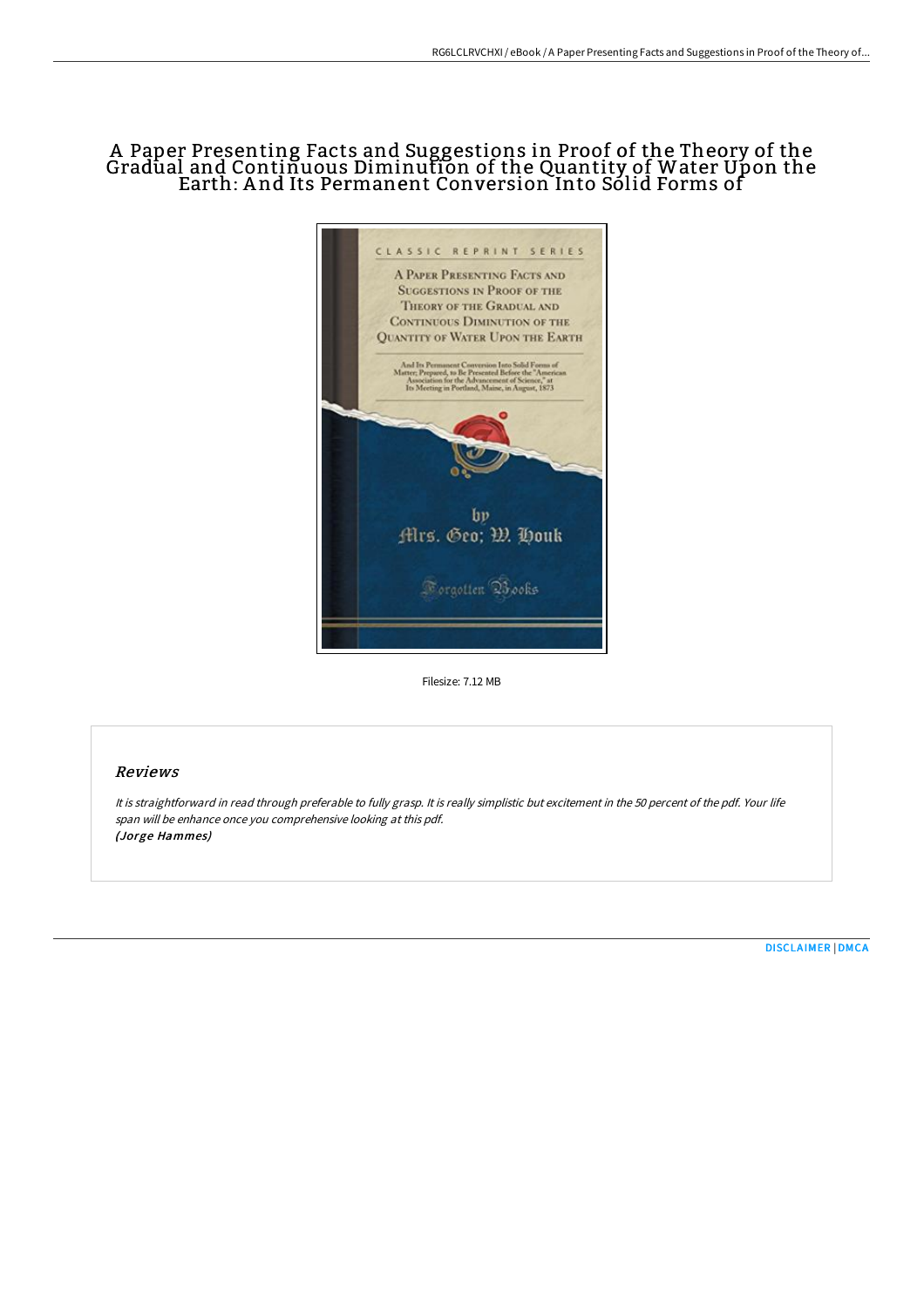### A PAPER PRESENTING FACTS AND SUGGESTIONS IN PROOF OF THE THEORY OF THE GRADUAL AND CONTINUOUS DIMINUTION OF THE QUANTITY OF WATER UPON THE EARTH: AND ITS PERMANENT CONVERSION INTO SOLID FORMS OF



Forgotten Books, United States, 2016. Paperback. Book Condition: New. 229 x 152 mm. Language: English . Brand New Book \*\*\*\*\* Print on Demand \*\*\*\*\*.Excerpt from A Paper Presenting Facts and Suggestions in Proof of the Theory of the Gradual and Continuous Diminution of the Quantity of Water Upon the Earth: And Its Permanent Conversion Into Solid Forms of Matter; Prepared, to Be Presented Before the American Association for the Advancement of Science, at Its Meeting in Portland, Maine, in August, 1873 The evidences of the apparent subsidence of the water level upon the earth s surface, have been familiar to scientific observers for many centuries; and various theories have been advanced, from time to time, to account for it. Aristotle, Zanthus, Omar in the 10th Century, Leibnitz, Calcius, Vallisneri, Linnaeus, Buffon and Gessner are among those who have noted the diminished extent of water surface upon the earth. Linnaeus and some others accepted the theory of Leibnitz, that the Universal Ocean was received into caverns which opened in the earth s crust. There seems to have been no expression of similar views during the past century. Hamboldt says: We must not overlook the possibility of a diminution of the quantity of water, and a constant depression of the level of the seas, but in the actual condition of our planet there is no direct evidence of a real continuous increase or decrease of the sea, and we have no proof of any gradual change of its level. (Cosmos II. p - .) As far back as 1692, Ray wondered, on the other hand, why the earth did not proceed more rapidly toward a general submersion when so much matter was carried into it by rivers and undermined in sea cliffs, which tended constantly to raise the surface of the waters....

- $\begin{tabular}{|c|c|} \hline \quad \quad & \quad \quad & \quad \quad \\ \hline \end{tabular}$ Read A Paper Presenting Facts and [Suggestions](http://techno-pub.tech/a-paper-presenting-facts-and-suggestions-in-proo.html) in Proof of the Theory of the Gradual and Continuous Diminution of the Quantity of Water Upon the Earth: And Its Permanent Conversion Into Solid Forms of Online
- A Download PDF A Paper Presenting Facts and [Suggestions](http://techno-pub.tech/a-paper-presenting-facts-and-suggestions-in-proo.html) in Proof of the Theory of the Gradual and Continuous Diminution of the Quantity of Water Upon the Earth: And Its Permanent Conversion Into Solid Forms of